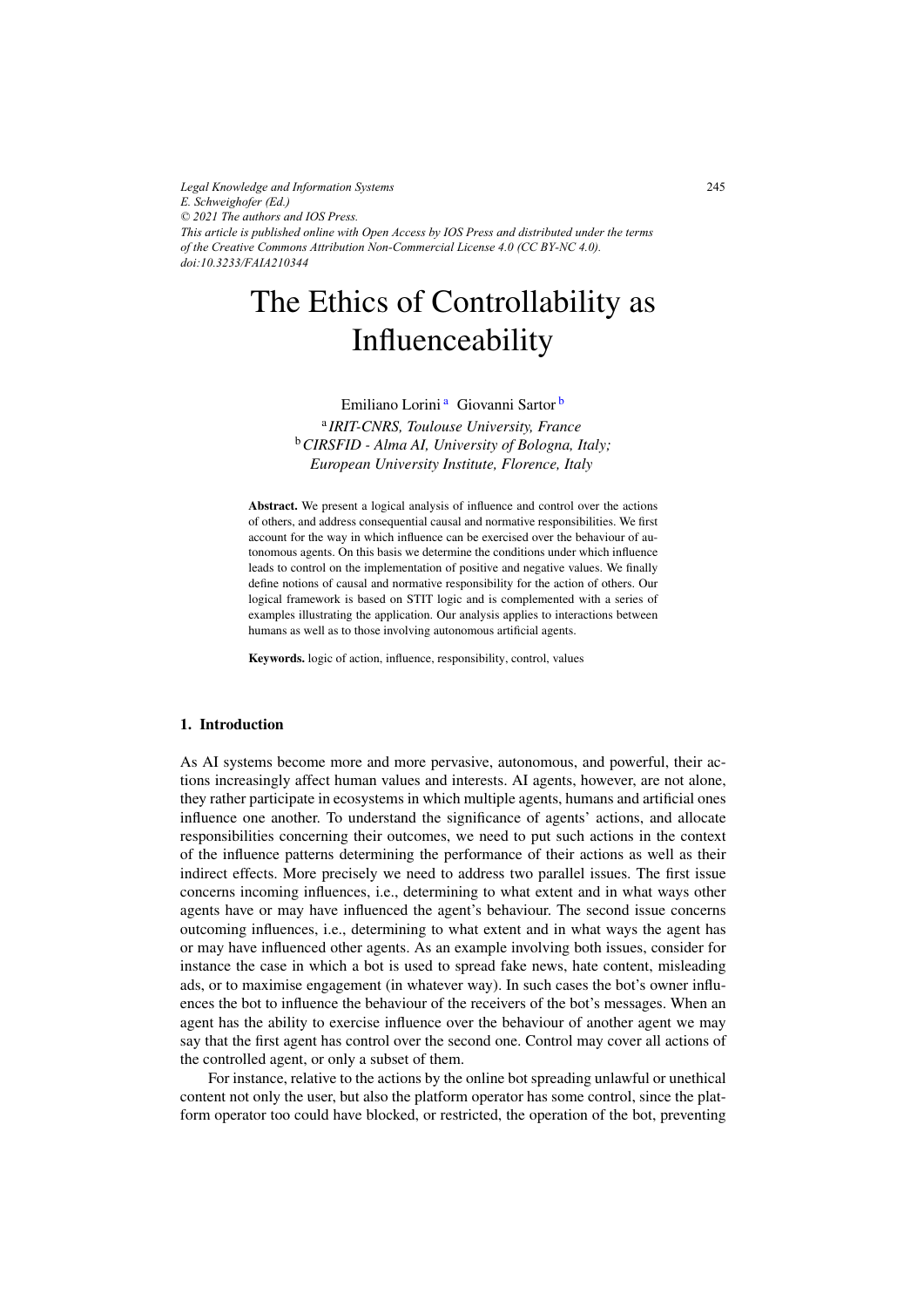its activity. The platform operator also has control over the users of the bot, which he can exercise, for instance, by threatening sanctions (such as the exclusion from the platform) against the use of bots for such a purpose.

Control may have a normative significance: the controller may be praised or blamed when making the controllee perform good or bad actions, respectively. In some cases, the controller can also be blamed for not preventing the controllee from performing bad actions. In fact, when agent *i* has the capacity to exercise control in such a way as to prevent *j* from behaving badly, or to ensure that *j* behaves well, then it may make sense to consider *i* to be accountable for *j*'s failures and possibly to subject *i* to sanction for such failures. For instance, if the platform's owners have the possibility to exercise control over the messages exchanged over their platforms, then it may make sense to blame and sanction them because of the harm resulting from such messages, even though they do not take the initiative to send such messages. Note however that failure to exercise control does not necessarily entail blame and sanction for controllers. The exercise of control entails disadvantages, regarding both the autonomy of the controllee and the expected social outcomes. It may be the case that, all things considered, the exercise of control would entail social costs that exceed the benefits it may provide. For instance, assume that the platform's owner could prevent all unlawful behaviours on its platform only by stopping all messages. However, this would entail more harm than good. Therefore, the controller cannot be blamed for failing to take such an action.

The purpose of this paper it to provide a logical framework for modelling patterns of influence and control. Our framework can be useful for understanding contexts where agents do or do not, can or cannot, exercise influence over others, and therefore for determining how prise and blame, and consequently responsibilities, should be allocated to such agents. Consider again the case of online platforms. As an instance of a prohibition to promote bad behaviour, consider that ISPs may be ethically or legally responsible for inducing their users to engage in harmful behaviour, as in the case of websites that are devoted to enabling online revenge porn, the spreading of politically oriented fake news, or to the distribution of unauthorised copyright materials. As an instance of an obligation to prevent bad behaviour, consider that large platforms, even if they to do not actively engage in promoting such a behaviour may still be responsible for failing to terminate unethical or unlawful illegal activities of their users. It is true that US Digital Millennium Copyright Act and Communication Decency Act, or, to a lesser extent, the EU eCommerce directive, provide for immunities of ISPs relative to the unlawful behaviour by their users. However, such immunities have exceptions and there is a vast debate for limiting them, in particular in the context of the coming EU Digital Services Act  $[1]$ . A precondition for a clear understanding of the ethical and legal issues just mentioned is possessing precise notions of influence and control over others' behaviour, and of the connection between control and responsibility. We think that the notion of influence-based responsibility is important not only in the law, but also in the regulation of multi-agent systems. When agents become intelligent enough as to understand that an evil outcome can also be obtained through the action of others, it becomes necessary to prohibit not only harmful actions, but also bad influence, leading to the performance of harmful actions.

The issue of influence-based responsibility has so far not been addressed in the literature on the logic of actions and norms. This paper aims to cover this gap, by providing a logical analysis of the relationship between influence, control, and responsibility.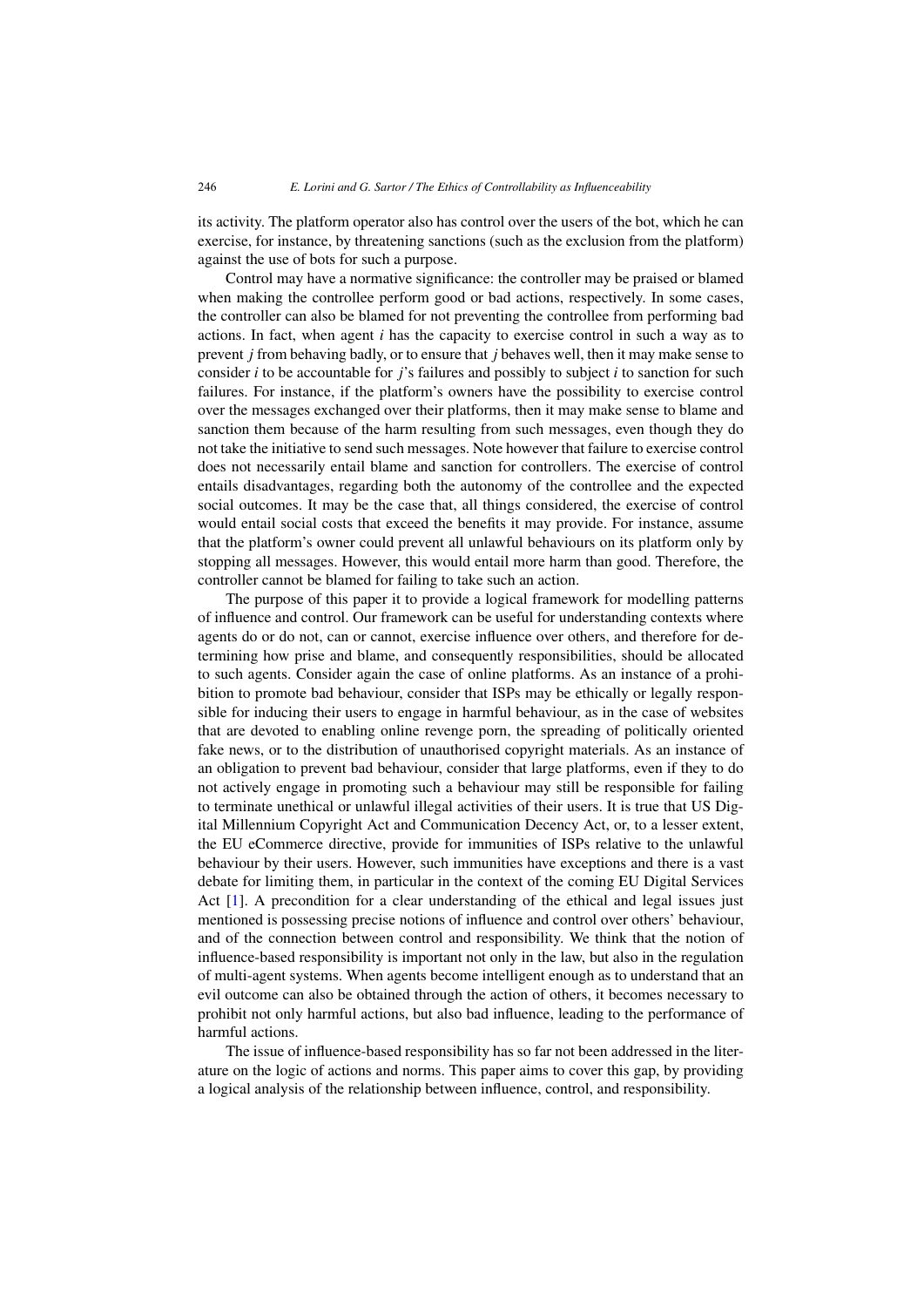<span id="page-2-0"></span>Our logical analysis will be based on the STIT logic of action [\[2\]](#page-9-0), one of the most popular approaches to the study of agency. We will need to address an important logical and philosophical issue concerning the very definition of interpersonal influence. Namely, we shall consider how an agent *i*'s influence inducing an agent *j* to perform an action  $\varphi$  may be consistent with *j*'s choice to perform  $\varphi$  rather than not performing it. Clearly, the influence must not make it necessary for  $j$  to perform  $\varphi$ , as this would contradict the agency of *j* in realising  $\varphi$ . Preserving *j*'s freedom of choice is indeed necessary for considering *j* the principal author of the unethical or illegal action for which also *i* may be liable. Consider, for instance the case of *i* managing a website devoted to revenge porn. If *j* publishes a video with such a content, he remains responsible for the unlawful behaviour consisting in publishing the video, but in addition *i* is also responsible for having enabled the publication. Or consider the case in which *j* asks *k* to publish the video in *i*'s website. In this case *k* is responsible for publishing the video, *j* for having induced *k* to publish the video, and *i* for enabling the publication.

The article is organised as follows. Section 2 provides a gentle introduction to the STIT syntax and semantics. Section [3](#page-4-0) discusses the concept of social influence from an informal perspective, while Section [4](#page-5-0) addresses it from a formal point of view. Section [5](#page-6-0) explores the connection between influence and control. Finally, Section [6](#page-7-0) is devoted to the formalisation of the relationship between the concepts of causal and normative responsibility and the concepts of influence and control.

## 2. Background on STIT

STIT logic (the logic of *seeing to it that*) by Belnap et al. [\[2\]](#page-9-0) is one of the most prominent formal accounts of agency. It is the logic of sentences of the form "the agent *i* sees to it that  $\varphi$  is true". Different semantics for STIT have been proposed in the literature (see, e.g., [\[2,3,4,5,6,7\]](#page-9-0)). Following [\[6\]](#page-9-0), here we adopt a Kripke-style semantics for STIT. The Kripke semantics of STIT is illustrated in Figure [1,](#page-3-0) where each moment  $m_1$ ,  $m_2$  and  $m_3$ consists of a set of worlds represented by points. For example, moment *m*<sup>1</sup> consists of the set of worlds  $\{w_1, w_2, w_3, w_4\}$ . Moreover, for every moment there exists a set of histories passing through it, where a history is defined as a linearly ordered set of worlds. For example, the set of histories passing through moment  $m_1$  is  $\{h_1, h_2, h_3, h_4\}$ . Finally, for every moment, there exists a partition which characterizes the set of available choices of agent 1 in this moment. For example, at moment  $m_1$ , agent 1 has two choices, namely  $\{w_1, w_2\}$  and  $\{w_3, w_4\}$ . Note that an agent's set of choices at a certain moment can also be seen as a partition of the set of histories passing through this moment. For example, we can identify the choices available to agent 1 at  $m_1$  with the two sets of histories  $\{h_1, h_2\}$ and  $\{h_3, h_4\}$ .

In the Kripke semantics for STIT the concept of a world should be understood as a 'time point' and the equivalence class defining a moment should correspondingly be understood as a set of alternative concomitant 'time points'. In this sense, the concept of a moment captures a first aspect of indeterminism, as it represents the alternative ways the *present* could be. A second aspect of indeterminism is given by the fact that moments are related in a (tree-like) branching time structure. In this sense, the *future* could evolve in different ways from a given moment. In the Kripke semantics for STIT these two aspects of indeterminism are related, as illustrated in Figure [1.](#page-3-0) Indeed, if two distinct moments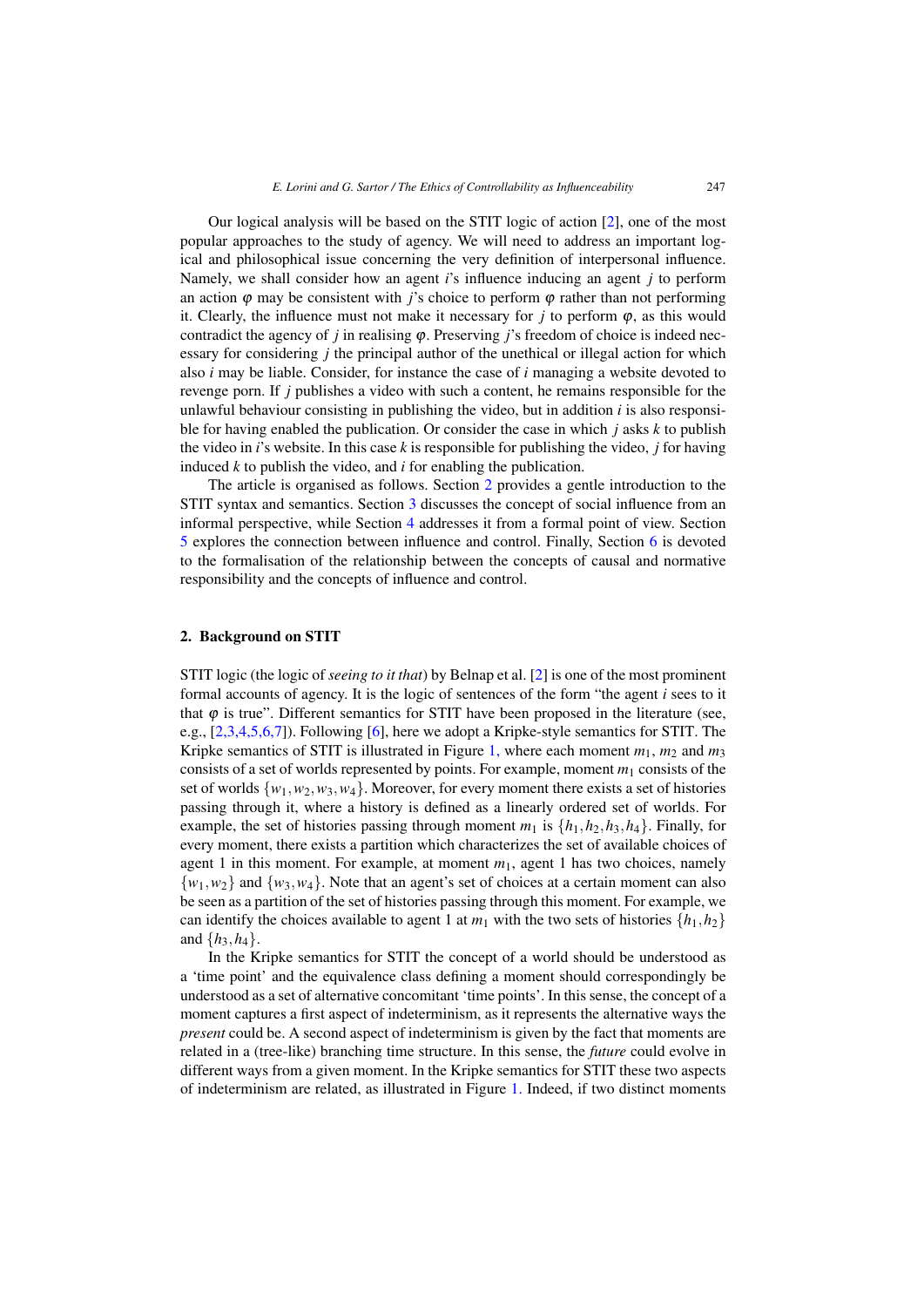<span id="page-3-0"></span> $m_2$  and  $m_3$  are in the future of moment  $m_1$ , then there are two distinct worlds in  $m_1$  ( $w_1$ ) and  $w_3$ ) such that a successor of the former  $(w_5)$  is included in  $m_2$  and a successor of the latter  $(w_7)$  is included in  $m_3$ .



Figure 1. Illustration of Kripke semantics of STIT

The logic STIT allows us to talk about time. Specifically, existing STIT languages (see, e.g., [\[6,7\]](#page-9-0)) include different kinds of future and past tense operators such the 'next' operator **X** (where  $X\varphi$  stands for " $\varphi$  is going to be true in the next world") and the 'yesterday' operator Y (where Y $\varphi$  stands for " $\varphi$  was true in the previous world"). For example, the formula  $X\neg p$  is true at world  $w_1$  in Figure 1. Indeed, at  $w_1$  it is the case that *p* is going to be false in the next world (as *p* is false at world  $w_5$ ). Moreover, the formula  $Yp$  is true at world  $w_5$  since at world  $w_5$  it is the case that p was true in the previous world (as  $p$  is true at world  $w_1$ ).

The STIT language also includes an operator  $\Box$  which allows us to represent those facts that are necessarily true, in the sense of being true at every point of a given moment or, equivalently, at every history passing through a given moment. For example, the formula  $\Box p$  is true at world  $w_1$  in Figure 1 since p is true at every point of moment  $m_1$ including world  $w_1$ . The operator  $\Diamond$  is the dual of  $\Box$ : it allows to represent those facts that are possibly true (i.e., true at some history passing through the actual moment).

Finally, the logic STIT provides for different concepts of agency, all characterized by the fact that an agent acts only if she sees to it that a certain state of affairs is the case. In this paper we shall use the deliberative STIT of [\[8\]](#page-9-0) which is defined as follows: an agent *i* deliberately-sees-to-it that  $\varphi$ , denoted by formula [*i* dstit] $\varphi$ , at a certain world *w* if and only if: (i) for every world *v*, if *w* and *v* belong to the same choice of agent *i* then  $\varphi$  is true at  $\nu$ , and (ii) at  $w$  agent  $i$  could make a choice that does not necessarily ensure  $\varphi$ . Notice that the latter is equivalent to say that there exists a world *v* such that *w* and *v* belong to the same moment and  $\varphi$  is false at *v*. For example, in Figure 1, agent 1 deliberately sees to it that *q* at world  $w_1$  because *q* is true both at world  $w_1$  and at world *w*2, while being false at world *w*3. Deliberative STIT captures a fundamental aspect of agency, namely, the idea that for a state of affairs to be the consequence of an action (or for an action to be the cause of a state of affairs), it is not sufficient that the action ensures that the state of affairs holds, it is also required that, without the action, the state of affairs possibly would not hold (a similar idea is also included in the logic of "bringing it about" by Pörn, see in particular [[9\]](#page-9-0)). In this sense,  $[i \text{ distit}] \varphi$  at *w* is incompatible with the necessity of  $\varphi$  at *w*, since it requires that at *w* also  $\neg \varphi$  was an open possibility.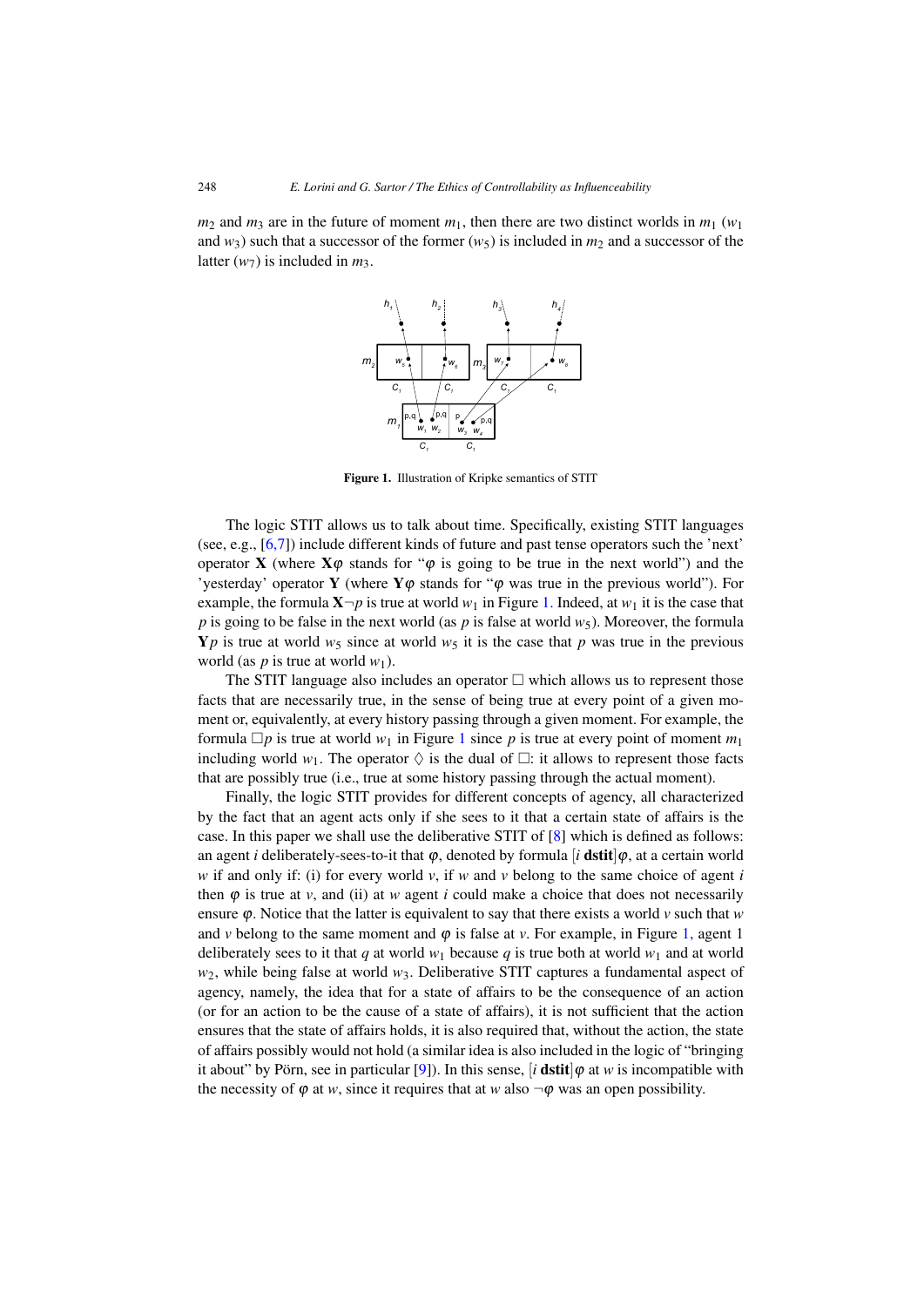## <span id="page-4-0"></span>3. The concept of social influence

Our analysis of social influence starts from a general view about the way rational agents make choices. Specifically, we assume that an agent might have several choices or alternatives *available* defining her *choice set* at a given moment, and that what the agent does is determined by her *actual* choice, which is in turn determined by the agent's *choice context* including her preferences and beliefs and the composition of her choice set. Our analysis of social influence expands this view by assuming that the agent's choice context determining the agent's actual choice might be determined by external causes. Specifically, the external conditions in which an agent finds herself or the other agents with whom the agent interacts may provide an input to the agent's decision-making process in such a way that a determinate action should follow. Note that here we only address the kind of influence that consists in *determining* the voluntary action of an agent by modifying her *choice context*, so that a different choice becomes preferable to the influencee on comparison to what would be her preferred option without this modification. This may happen, for instance: (a) by expanding the available choices (influence via choice set expansion), or (b)by restricting the available choices (influence via choice set restriction) or (c) by changing the payoffs associated to such choices, as when rewards or punishments are established (influence via payoff change).

To illustrate the concept of social influence, let us consider an example about influence via choice set restriction. The example is illustrated in Figure 2. It represents a situation where there are three objects to be purchased in an online marketplace, let us call them, for simplicity's sake, apple, banana and pear (they could be material objects, or stock items, etc.), and three bots acting for human buyers. The actions at issue consist in bringing about the purchase of the apple (*ap*), the banana (*ba*) or the pear (*pe*). Let us assume that agent 2 has certain preferences that remain constant along the tree structure. In particular, at all moments agent 2 prefers purchasing apples to bananas to pears. Let us also assume that  $2$  is rational, in the minimal sense that she acts in such a way as to achieve the outcome she prefers. Rational choices of agent 2 are depicted in grey. By choosing to purchase the apple at  $w_1$ , 1 generates a situation where, given its preferences, 2 will necessarily purchase the banana, rather than the pear. Indeed, although at moment  $m_2$ , 2 has two choices available, namely, the choice of purchasing the banana and the choice of purchasing the pear, only the former is rational, in the sense of being compatible with 2's preferences. In this sense, by deciding to purchase the apple at  $w_1$ and removing this option from 2's choice set, 1 influences 2 to decide to purchase the banana at *w*7.



Figure 2. Example of influence via choice set restriction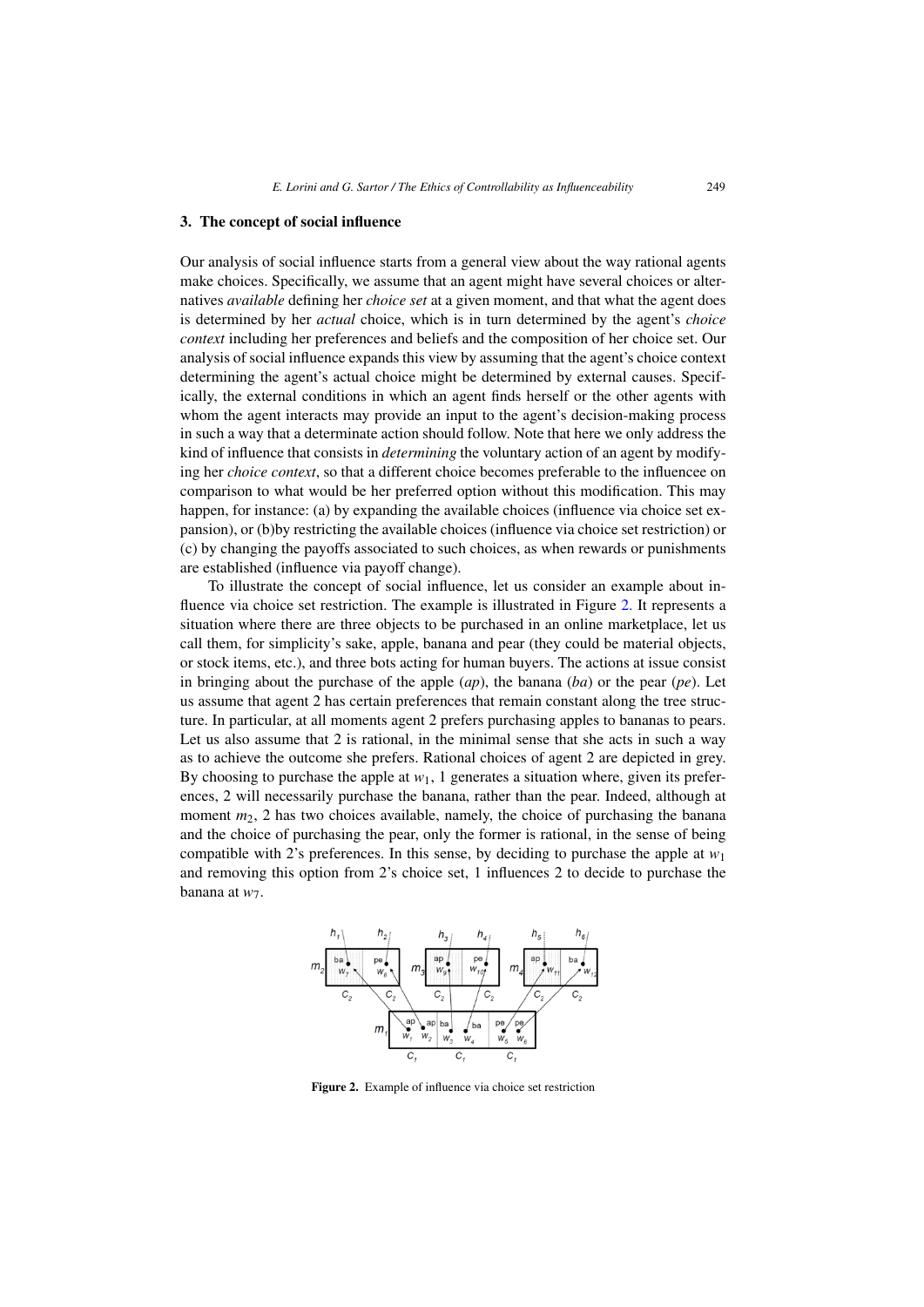<span id="page-5-0"></span>As an example of influence via payoff change, consider the interaction between person 1 and bot 2, who is acting as an intermediary in an online marketplace, and has the goal of maximising the profits of its owner. Assume that 1 asks 2 to purchase for him an illegal drug  $(k)$  in exchange for a reward  $(r)$ . The alternative choices for 2 are either purchasing the unlawful item or doing nothing. Let us assume that the bot has the goal of increasing its profits, so that 2 prefers purchasing the drug and getting the reward  $(k \wedge r)$ to not purchasing it and not being rewarded ( $\neg k \wedge \neg r$ ). Moreover, the bot prefers the latter combination ( $\neg k \wedge \neg r$ ) to purchasing the drug and not being rewarded ( $k \wedge \neg r$ ), since the unlawful purchase of the drug involves the risk of a severe sanction. Under these assumptions, 1's promise of the reward at moment  $m_1$  leads to a moment  $m_2$  where agent 2 has the choice between producing  $k \wedge r$  or  $\neg k \wedge \neg r$ , rather than to a moment  $m_3$  where agent 2 would have had the choice between  $k \wedge \neg r$  or  $\neg k \wedge \neg r$  (no compensation been given for the action of purchasing the drug). Given 2's preferences, its rational choice at *m*<sup>2</sup> is to purchase the drug, while its rational choice at  $m<sub>3</sub>$  would have been not to purchase it. Thus we may say that at moment  $m_1$  principal 1, by promising the reward, influences agent 2 to buy the unlawful item. An example of influence via choice set restriction is the case of an online platform disabling the posting of anonymous content. The option of refraining from publishing incitements to crime or terrorism becomes preferred by a user who starts to be deterred by the possibility of being identified and of facing the legal consequences of such a behaviour. These examples lead us to the following informal definition of social influence:

An agent *i* influences another agent *j to perform a certain (voluntary) action* if and only if, *i* sees to it that every rational/preferred choice of *j* will lead *j* to perform the action.

We distinguish influence on action from influence on inaction.

An agent *i* influences another agent *j to abstain from performing a certain (voluntary) action* if and only if, *i* sees to it that every rational/preferred choice of *j* will lead *j* to not perform the action.

For instance, the above example of a person who asks a bot to buy an unlawful drug fits the definition of influence on action, whereas the above example of the online platform disabling the posting of anonymous content fits the definition of influence on inaction. In the next two sections we move from an informal to a formal perspective on the concept of social influence and its relationship with the concept of controllability.

# 4. Formalization of social influence

In [\[10\]](#page-9-0), we provided an analysis, based on STIT logic, of the concept of influence on action discussed in the previous section. To this aim, we extended STIT logic with special 'rational' STIT operators of the form [*i* rdstit]. We are going to resume this analysis and extend it by the concept of influence on inaction.

The formula  $[i \text{ rdistit}]\varphi$  has to be read "if agent *i*'s current action is the result of a rational choice of  $i$ , then  $i$  deliberately sees to it that  $\varphi$ ". We adopt a minimal concept of rationality, which is sufficient for our purpose: we assume that the choices of an agent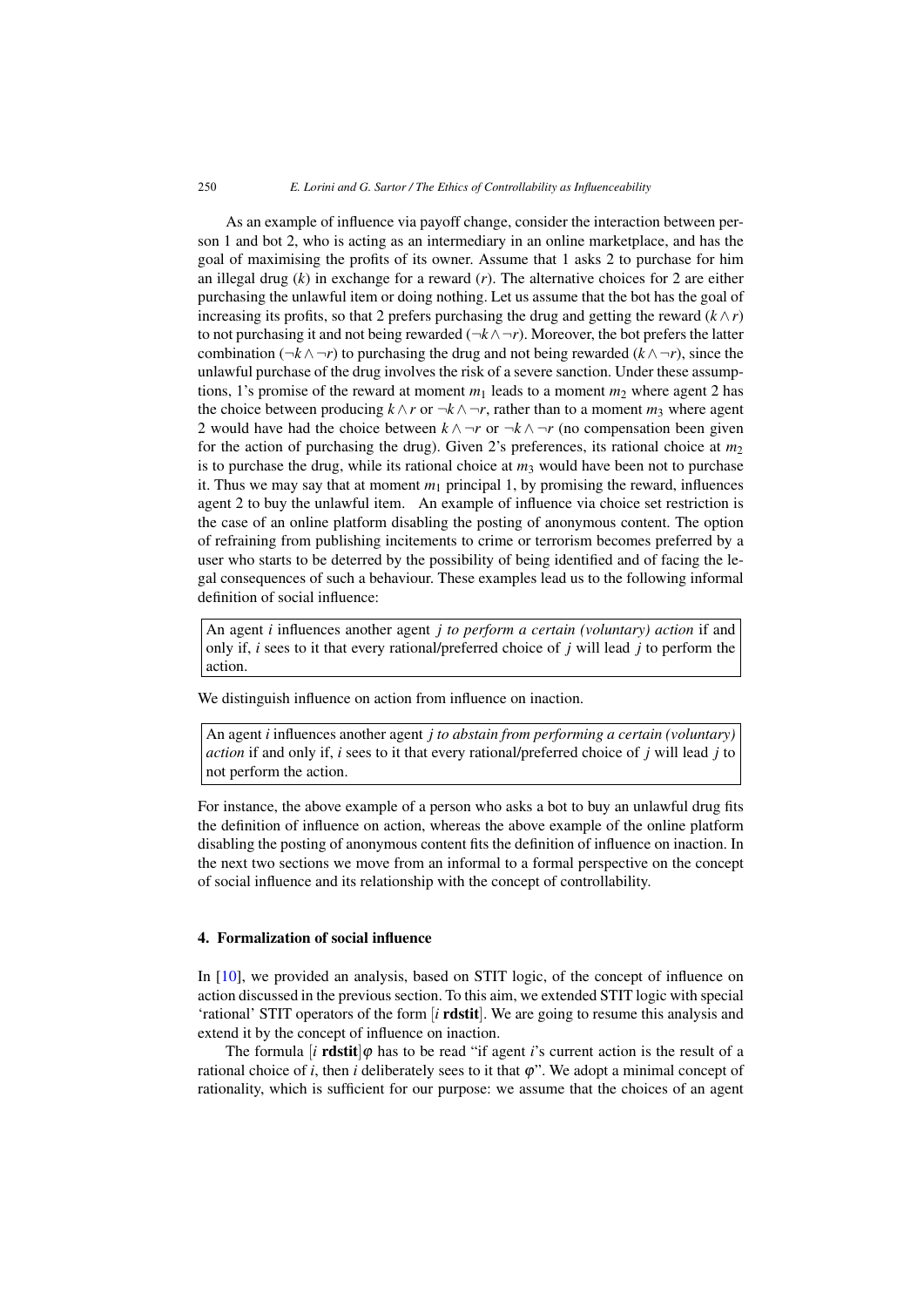<span id="page-6-0"></span>are ranked according to the agent's preferences, and an agent is rational as long as she implements her preferred choices. The [*i* rdstit] operator is interpreted relatively to STIT branching time structures, like the ones represented in Figure [2.](#page-4-0) Specifically, the formula  $[i$  rdstit $\phi$  is true at a certain world *w* if and only if, *if* the actual choice to which world  $w_1$  belongs is a rational choice of agent *i then*, at world  $w_1$  agent *i* deliberately sees to it that  $\varphi$ , in the sense of deliberative STIT discussed in Section [2.](#page-2-0) For example, at the world  $w_7$  in Figure [2,](#page-4-0) the formula [2 **rdstit**]*ba* is true since the actual choice to which world *w*<sub>7</sub> belongs is a rational choice of agent 2 *and* at *w*<sub>7</sub> agent 2 deliberately sees to it that *ba* is the case. To capture the idea of influence on action, we introduce a social influence operator based on the concept of deliberative STIT (see [\[10\]](#page-9-0)) defining it as follows:

$$
[i \text{ inflAct } j] \varphi \stackrel{\text{def}}{=} [i \text{ distit}] \mathbf{X}[j \text{ rdstit}] \varphi. \tag{1}
$$

In other words, we shall say that an agent  $i$  influences another agent  $j$  to make  $\varphi$  true, denoted by  $[i \text{ inf/Act } j] \varphi$ , if and only if, *i* deliberately sees to it that if agent *j*'s current choice is rational then *j* is going to deliberately see to it that  $\varphi$ . The reason why the operator  $\mathbf{i}$  dstit is followed by the temporal operator **X** is that influence requires that the influencer's choice precedes the influencee's action. On the contrary, we do not require that  $j$  rdstit is followed by X since in STIT the concept of action is simply captured by the deliberative STIT operator which does not need to be followed by temporal modalities.

In order to illustrate the meaning of the influence operator, let us go back to the example of Figure [2.](#page-4-0) Since agent 2 prefers bananas to pears, her only rational choice at moment  $m_2$  is  $\{w_7\}$ . From this assumption, it follows that formula [1 **inflAct** 2]*ba* is true at world  $w_1$ . Indeed, at world  $w_1$  agent 1 deliberately sees to it that, in the next world, if agent 2's choice is rational then 2 deliberately sees to it that *ba* is the case.

As emphasized above influence on action should be distinguished from influence on inaction. The latter concept is captured by the following abbreviation:

$$
[i \text{ inflInact } j] \varphi \stackrel{\text{def}}{=} [i \text{ distit}] \mathbf{X}(rat_j \to \neg [j \text{ distit}] \varphi).
$$
 (2)

This means that an agent *i* influences another agent *j* to abstain from making  $\varphi$  true, denoted by  $\overrightarrow{u}$  inflinact  $\overrightarrow{f}|\varphi$ , if and only if, *i*'s current choice guarantees that *j* will not be able to rationally see to it that  $\varphi$ . In other words, *i*'s current choice will exclude the possibility that *j* will make  $\varphi$  true, if *j* will choose in conformity with his preferences. The constant symbol *ratj* means that agent *j*'s current choice is rational. It is an abbreviation, adopted for notational convenience, of  $\neg$ [ *j* **rdstit**] $\bot$ , a formula that is satisfied only when *j* chooses rationally in the current word.

#### 5. From influence to control

The notion of influence we discussed in the previous section is the key element of the notion of control on which the present analysis is focused.

In order to formalize this concept, we have to assume there are a set of conditional positive values (+values)  $I^+ = \{(\varphi_1, \psi_1), \ldots, (\varphi_k, \psi_k)\}\$ and a set of conditional negative values (-values)  $I^- = \{(\varphi'_1, \psi'_1), \ldots, (\varphi'_h, \psi'_h)\}\$ . Specifically,  $(\varphi, \psi) \in I^+$  means that the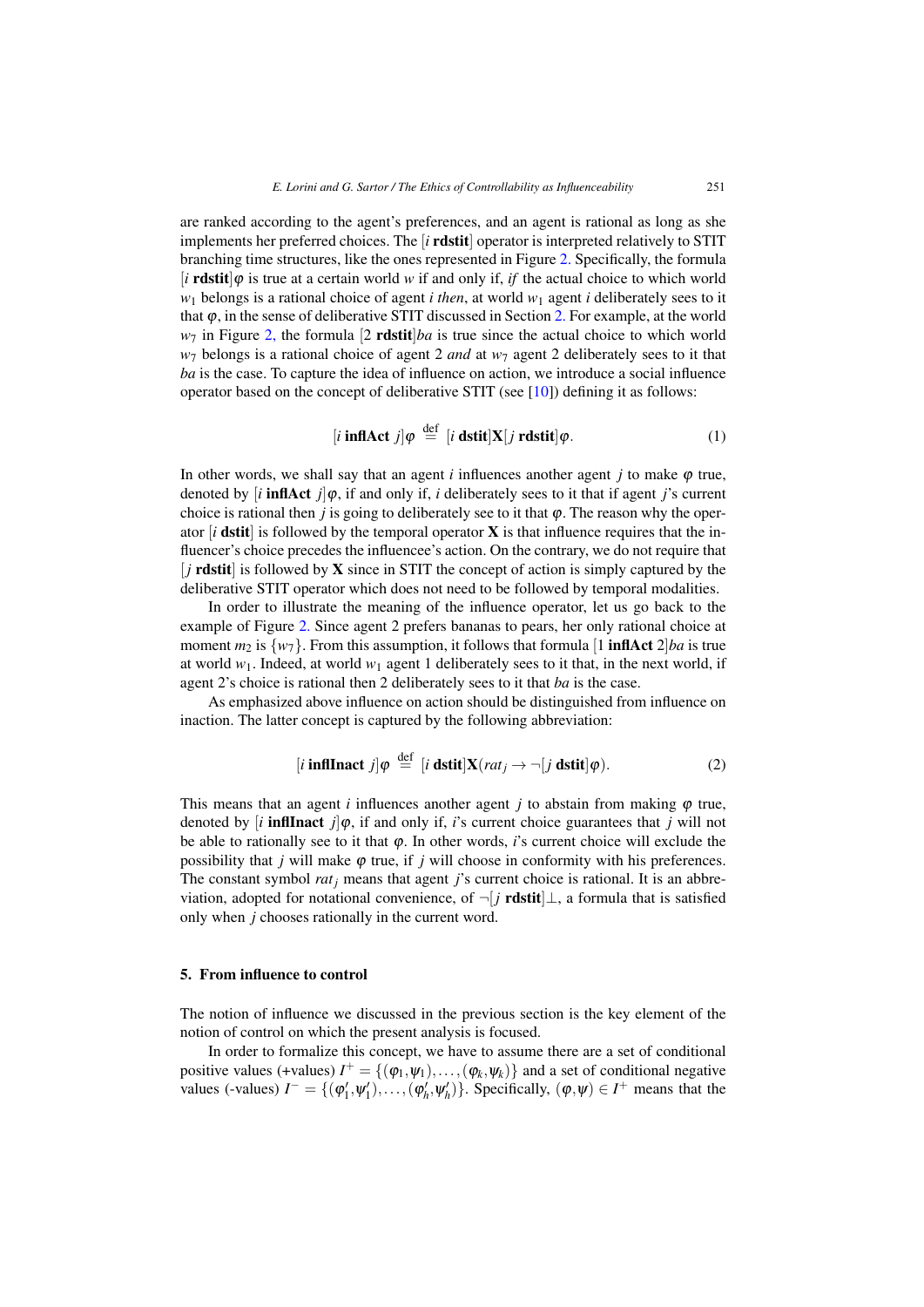<span id="page-7-0"></span>occurrence of  $\psi$  should be promoted when  $\varphi$  is true and  $(\varphi', \psi') \in I^-$  means that the occurrence of  $\psi$  should be hindered when  $\varphi$  is true.

A value *i* is active when its antecedent condition is satisfied. The following definition captures the concept of active value for  $X \subseteq I^+$  and  $Y \subseteq I^-$ :

$$
\mathbf{Active}(X,Y) \stackrel{\text{def}}{=} \bigwedge_{(\varphi,\psi)\in X} \varphi \land \bigwedge_{(\varphi',\psi')\in Y} \varphi'.
$$
 (3)

Thus, for a conditional value  $(\varphi, \psi)$  in  $I^+$  or  $I^-$  to be active, its triggering condition  $\varphi$ must be true.

As the following definition highlights, for an agent *i* to have control over another agent *j*, with respect to a set of +values *X* and a set of -values *Y*, *i* should be capable of influencing *j* to realise every active +value in *X* and to abstain from realising any active -value in *Y*. Thus, for  $X \subseteq I^+$  and  $Y \subseteq I^-$ , positive control may be defined as follows:

$$
\mathbf{Ctrl}(i, j, X, Y) \stackrel{\text{def}}{=} \mathbf{Active}(X, Y) \to
$$
  

$$
\diamondsuit \Big( \bigwedge_{(\varphi, \psi) \in X} ([i \text{ inflAct } j] \psi) \wedge \bigwedge_{(\varphi', \psi') \in Y} ([i \text{ inflInact } j] \psi') \Big).
$$
 (4)

The previous notion of control is different from the notion of organizational control formalized by Grossi et al. [\[11\]](#page-9-0). While their notion is a primitive and is assigned to roles, our notion is assigned to agents and, more importantly, is defined from the more basic notions of action and capability.

Let us apply this notion to our online example. Let us assume that the following are the -values in *I*−: publishing hate speech (*hate*, *publish*) and spreading malware (*malware*,*spread*). Let us also assume that the following is the unique +value in *I*+: flagging or tagging fake news (*f ake*,*tagged*). Let us assume that the online platform under consideration has the capability of influencing the publisher to perform the good action and to abstain from the bad ones. The latter is achieved by giving to the publisher the right balance of incentives and disincentives. This assumption is formally expressed as follows:

$$
Ctrl(i, j, \{(fake, tagged)\}, \{(hate, publish), (malware, spread)\}).
$$
 (5)

## 6. From control to responsibility

We now move to the notion of control-responsibility, namely, the responsibility that results on failing to exercise control. An agent having control over an agent relative to the achievement of some +values  $X$  and some -values  $Y$  has secondary responsibility if he does not exercise the influence as needed, i.e., if the influencee fails to realise active +values, or to realise active -values:

$$
\text{CtrlResp}(i, j, X, Y) \stackrel{\text{def}}{=} \text{Ctrl}(i, j, X, Y) \wedge \text{Active}(X, Y) \wedge \Big( \bigvee_{(\varphi, \psi) \in X} (\neg[i \text{ inflAct } j] \psi) \vee
$$
  

$$
\bigvee_{(\varphi', \psi') \in Y} (\neg[i \text{ inflInact } j] \psi')\Big).
$$
 (6)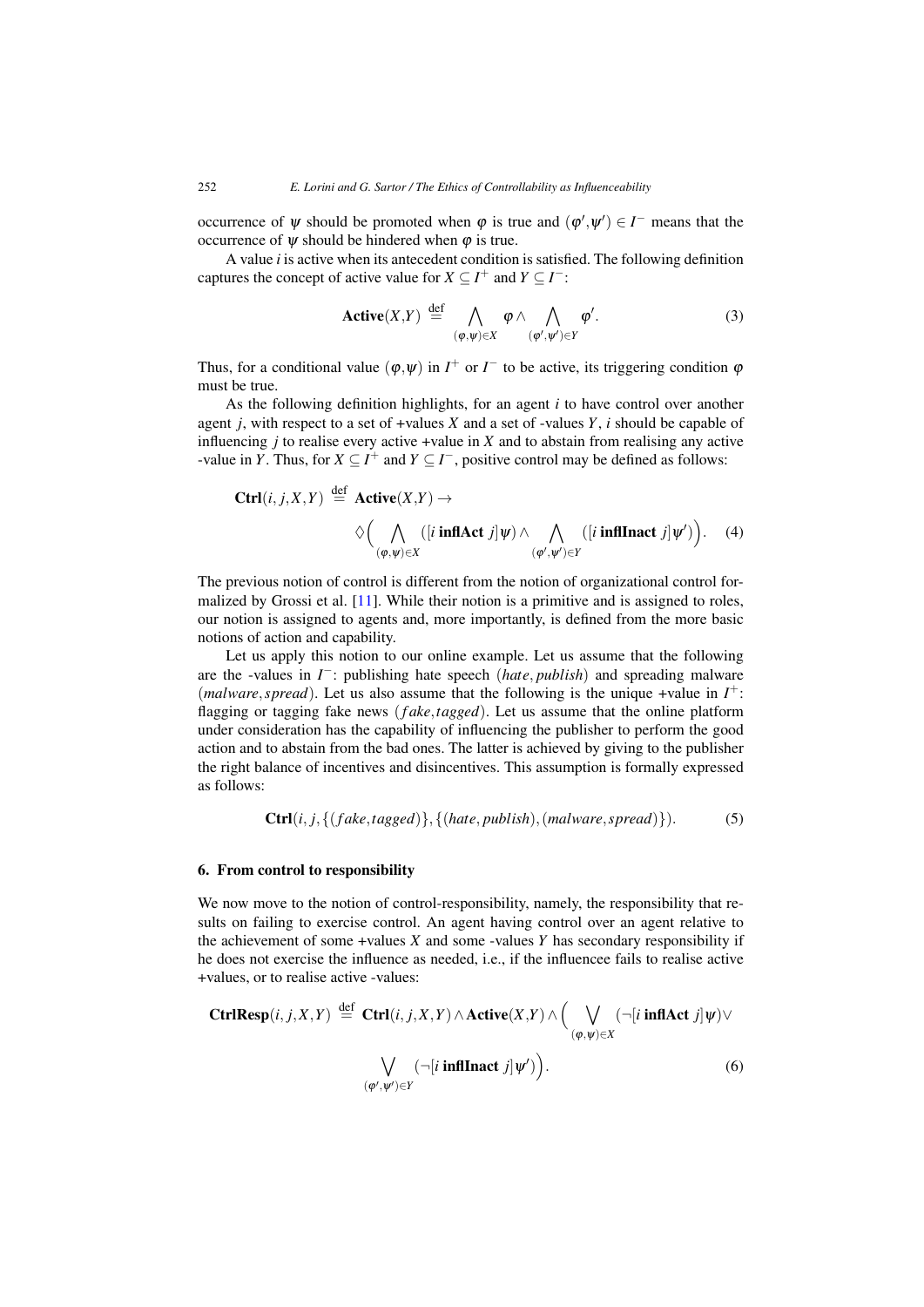This notion of secondary responsibility, however, raises a problem. What if the potential infuencer cannot exercise influence relatively to all values at stake. For instance, what if the provider cannot prevent hate speech and fake news without also blocking useful content (being unable to distinguish in all cases hate speech and fakes from decent and sincere communication)?

A possible solution can come from what jurists call "proportionality", i.e., by considering the relative importance of the (sets of) values being implemented. Let us assume a strict preference ordering  $\succ$  over pairs  $(X,Y)$  such that  $X \in 2^{I^+}$  and  $Y \in 2^{I^-}$ . Let us write  $(X', Y') \succ (X, Y)$  to mean that it is better to realise the +values  $X'$  and refrain from realising the -values  $Y'$ , than to realise the +values  $X$  and to refrain from realising the -values  $Y$ .<sup>1</sup> Then, *i* would be normatively responsible for failing to exercise control over *j* relative to  $(X, Y)$  only if there is no  $(X', Y')$  that is preferable to  $(X, Y)$ , such that if *i* exercises control over *j* relative to  $(X', Y')$ , *i* cannot at the same time exercise control over  $(X', Y')$ . The notion of exercising control can be defined as follows:

$$
\begin{aligned} \n\text{ExCtrl}(i, j, X, Y) & \stackrel{\text{def}}{=} \text{Active}(X, Y) \land \Big( \bigwedge_{(\varphi, \psi) \in X} ([i \text{ inflAct } j] \psi) \land \\ \n\bigwedge_{(\varphi', \psi') \in Y} ([i \text{ inflInact } j] \psi') \Big). \n\end{aligned} \tag{7}
$$

Note that  $\text{ExCtrl}(i, j, X, Y)$  implies  $\text{Ctrl}(i, j, X, Y)$ , since  $\varphi \to \Diamond \varphi$  is valid.

This leads us to our final notion of normative responsibility. Agent *i* is normatively responsible for not exercising control over agent *j* relative to set of positive values *X* and the set of negative values  $Y$  if  $i$  is causally responsible for that, and her failure to exercise control is not due to the need to realise more important positive/negative values. The latter would be the case if there was a preferable pair  $(X', Y')$ , such that *i* exercises control over $(X', Y')$  being unable to exercise control over all values in both pairs, i.e., over  $(X \cup X', Y \cup Y')$ :

$$
\text{NormCtrlResp}(i, j, X, Y) \stackrel{\text{def}}{=} \text{CtrlResp}(i, j, X, Y) \land \neg \bigvee_{(X', Y') \succ (X, Y)} \Big( \text{ExCtrl}(i, j, X', Y') \land \neg \text{Ctrl}(i, j, X \cup X', Y \cup Y') \Big). \tag{8}
$$

To illustrate the previous notion of normative responsibility, let us go back to the example of the online platform. Suppose all values in our example are active and that the provider can either (i) induce the publisher to tag fake news, or (ii) induce the publisher to abstain from spreading malware and from publishing hate speech. Finally, suppose it is impossible for the provider to jointly realise (i) and (ii), since it cannot prevent the publisher to publish hate speech unless it disables the tagging functionality. But (ceteris paribus) it is more important to realise (ii) than to realise (i). Then, the provider would not be considered normatively responsible for not guaranteeing (i) to be true if it guarantees (ii) to be true. The opposite would be the case if the preference was inverted.

<sup>&</sup>lt;sup>1</sup>We can safely assume that the preference ordering  $\succ$  is induced by a utility function *U* :  $(I^+ \cup I^-) \longrightarrow \mathbb{R}^+$ measuring the degree of importance of a positive/negative value such that  $(X', Y') \succ (X, Y)$  if and only if  $\sum_{(\varphi',\psi')\in X'\cup Y'} U(\varphi,\psi) > \sum_{(\varphi,\psi)\in X\cup Y} U(\varphi,\psi).$